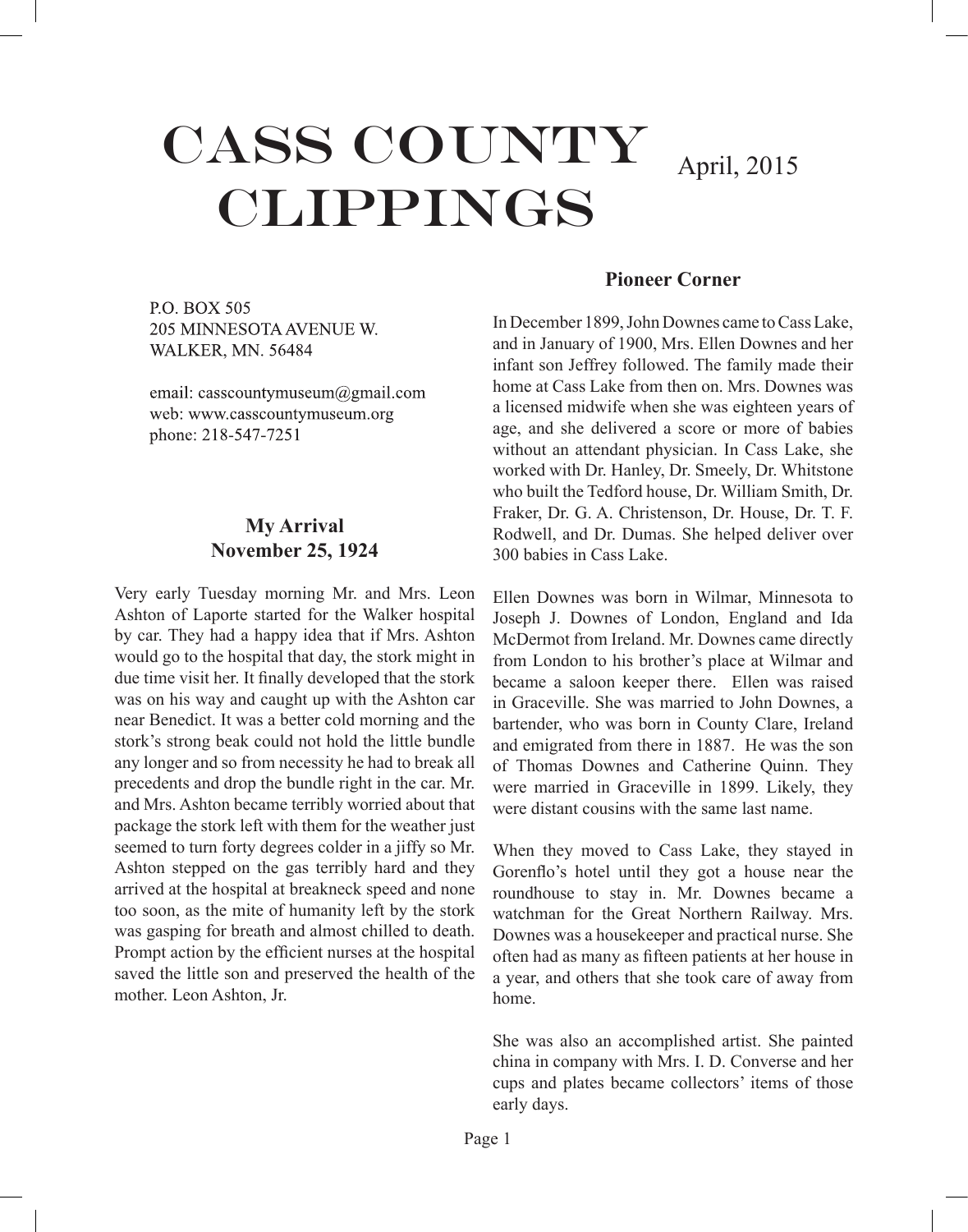Cass County Historical Society Board of Directors

Karen Keener, Pres. Lois Orton Gloria Day Bob Frink Tom Girtz Robert Dennis Alexis Hadrava - Treasurer

Museum Staff Director: Linda Gilsrud Historian: Renee Geving Asst: Jolene Safranek

# **Historical Society Receives MN Historical and Cultural Heritage Grant**

The Cass County Historical Society Board of Directors and museum staff were elated to hear that the local museum has received a MN Historical and Cultural Heritage Grant in the amount of \$6500 through the Minnesota Historical Society (MHS) to conduct a museum lighting evaluation project. The present museum lighting dates to the early 80s and is inadequate to highlight the large selection of local historical artifacts housed there. The grant is financed in part with funds provided by the State of Minnesota from the Arts and Cultural Heritage fund through the MHS.

On March 19, a nationally recognized lighting expert came to Walker to review the present lighting, museum exhibits, and work areas to recommend new lighting which will improve the viewing experience for museum members and the public. The new lighting is expected to also be more energy efficient.

A second grant application will be requested and reviewed by the Cass County Historical Society Board and submitted by museum staff to implement the lighting improvements recommended by the expert during one of the upcoming 2015 grant application cycles.

## **Membership Renewal – 2015**

Cass County Historical Society members are invited to enjoy the museum's continuing enhancement by renewing their memberships for 2015 by sending membership dues to the Cass County Historical Society and Museum, PO Box 505, Walker MN 56484. Cass County residents who do not enjoy membership benefits (free admission, newsletter, etc.) at present may consider supporting this valuable regional historical resource by becoming members.

Various annualized membership levels recognize the support and care afforded the CCHS and the museum. Thanks to all for your support!

#### **Bridgeman**

Bridgeman made the news in 1917 when Claus T. Walblom, a well known and prosperous farmer living near Bridgeman, found a chunk of pure copper on his farm. He had been plowing on top of a hill on his farm and his eldest son was picking off the stones. He picked up one which was extremely heavy for its size and on examination found that it was composed of copper. It weighed 13 pounds.

Alex Kinneberg, who had worked a number of years in a copper mine and as a prospector, examined the piece and pronounced it to be a piece of pure native copper. He said that it was not likely that there was any more of it in large amounts in this part of the country but that this piece had evidently drifted in there at some earlier period.

Bridgeman was a small settlement in May Township. It was settled by a group from Kentucky linked to Daniel Boone. Bridgeman was named after an oldtimer, Bridgeman, who lived east and south of the store, post office and school.

Charles Williams started the Bridgeman store. Charles was also the school teacher and taught the first term in the new North Kentucky School. He was appointed postmaster on December 7, 1899.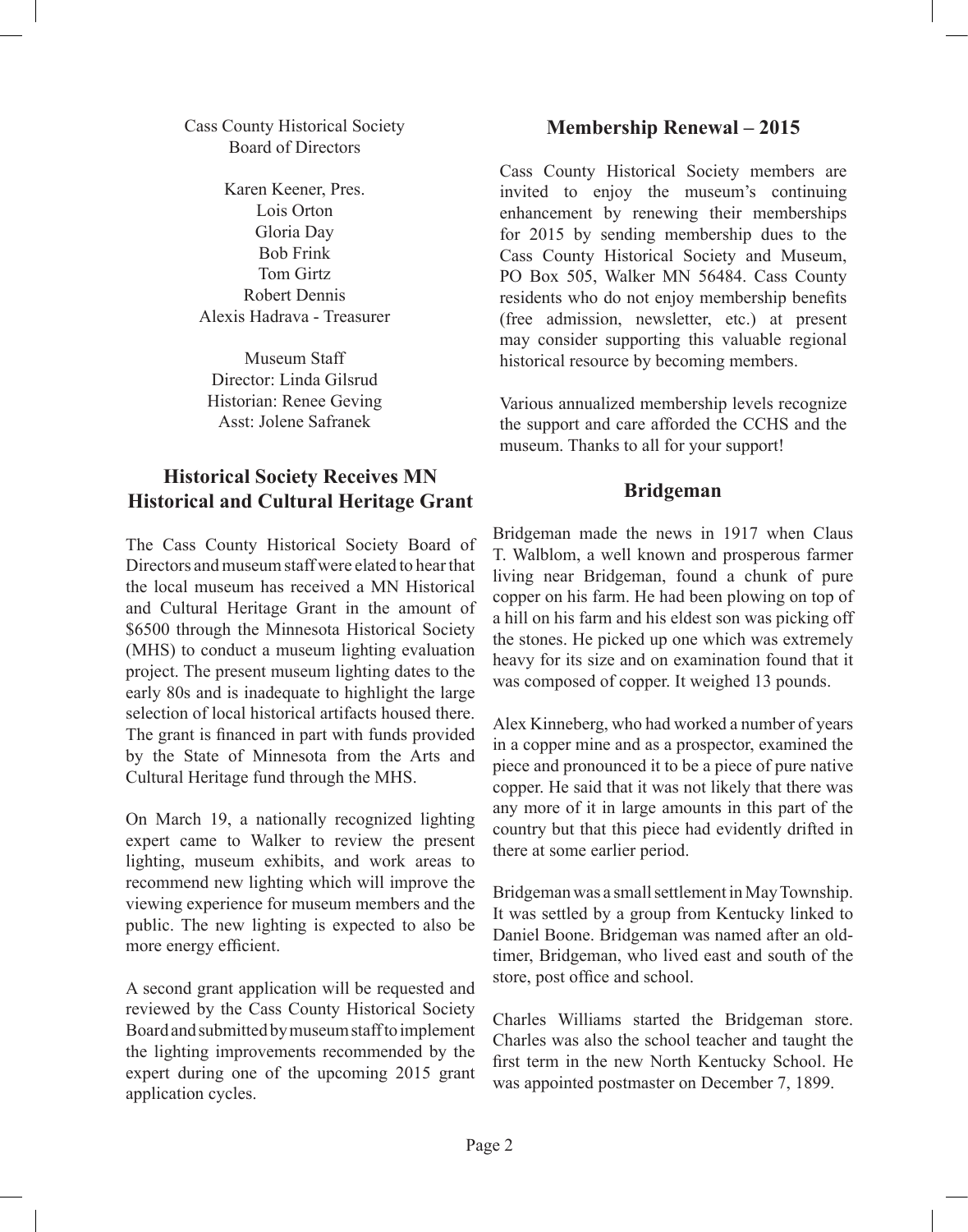Charles Williams was born in Kentucky in March 1876. He came to Cass County with his parents, eight brothers and four sisters in 1892. He united with the Free Methodist church in 1897 and remained a consistent member of the church until his death in 1903. He taught in the public schools of Cass County, and then conducted a store in Bridgeman. He died following an operation.

Oscia Williams took over as postmaster on December 22, 1903. Harry A. Bridgeman became postmaster on May 12, 1906 until Louis Williams, a brother to Charles, took over on July 29, 1907. The post office was discontinued on January 31, 1911 and the mail went to Motley

The Bridgeman School was located in Section 27 in 1908. Students from that school year were Berti Bixby, Nelly, Edward, Henry, Estlee, Alfred and Lydia Pietz; Silas and Arthur Samson; Alfred and Anna Sjowall; George Williams; Harris, Esther and Clara Anderson; Flora, Mary, Olive and Johnie Barnett; Esther and Edna Olson; Henry Rodby; Arthur and Dolly Dahl.

The North Kentucky School was located in Section 15. The old North Kentucky School on this site was sold in 1901. A petition was presented to the school board in 1911 to make arrangements to have the following children "conveyed" to and from school: Earl and Ethel Croker; Raymond, Minnie, Nora, Clara and Herbert Mannin; Harry, Nora, Nina Pietz; and Harold Williams.



North Kentucky School

In 1901, the editor of the Motley Register visited a "garden spot" in Cass County. He was referring to a ridge of good soil from Wheelock north through Bridgeman. At Bridgeman, he ate a roasted prairie chicken dinner with the Charlie Williams family and looked over their store. He noted the good fences and nice frame buildings. Andrew Rosvold had been there about two years and was already cropping 30 acres. R. W. Sipes had an apple orchard.

The St. John's Evangelical Lutheran Church of Bridgeman was organized in 1926 with charter members: A. J. Pietz, A. Pietz, Emil Pietz, Gust Pietz, Paul Flaner, Jacob Wendth, Herman Pietz, Marous Knuth, H. Strube, C. Voels, H. Fiseplohr, F. Jans, P. H. Marohn, Edward Pietz, N. P. Anderson, Milo Jans, Hertel Anderson and August Ronhovde. They incorporated on March 21, 1929. Church services were held in the Bridgeman schoolhouse until their church was finished. The church was built four miles north of Motley and dedicated in 1930.

Adolph Pietz was born near Oshkosh, Wis. The family eventually settled near Estherville, Iowa. Laura Rix was born in Germany and became a teacher. At age 16, she was sent to America to live with a sister in Lakefield, Minnesota, until the rest of the family could come. The Rix family met members of the Pietz family. Laura remembered a man named Gus when word came to her that a Pietz man wanted to marry her. She agreed, assuming she was to marry Gus. When they met at Lakefield on March 16, 1889, it was not Gus but Adolph waiting for her!

After their marriage, Adolph and Laura farmed hear Estherville until 1900, when they, their two children, along with other families, moved to May Township. They moved all the family's belongings in an ox cart pulled by one ox. Adolph made everyone walk because the ox didn't need to pull any extra weight. The family had a small farm just west of the May Town Hall. When neighbors needed advice on sick humans or a midwife, they called on Laura; and for animals in need, they called Adolph.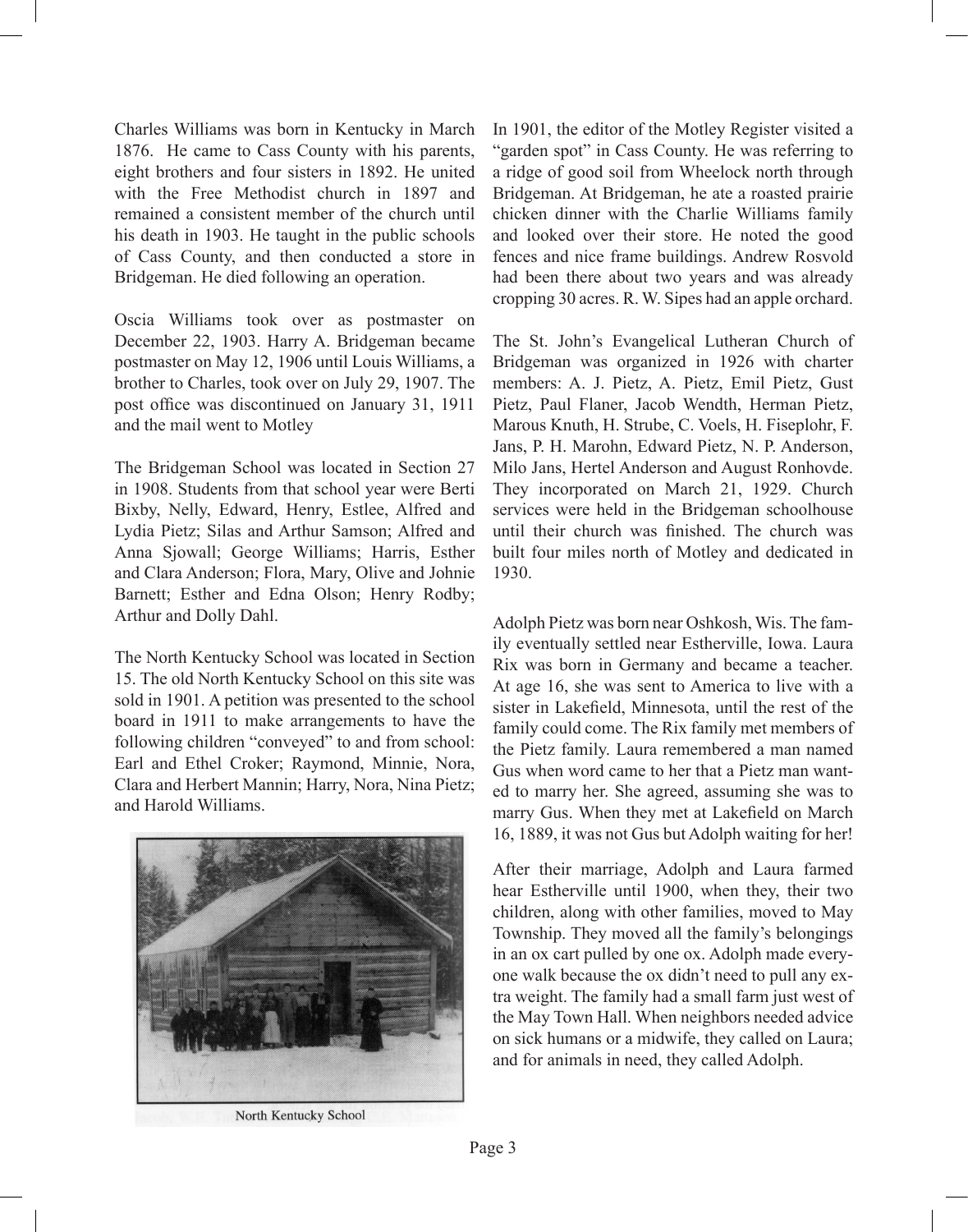Adolph's son Alfred and his future wife Clara both attended Bridgeman School. Alfred spent years going to North Dakota at harvest time to find work. He also played fiddle at many local barn dances.

The only thing that remains active today is the Bridgeman Cemetery. It was established about 1886 from land donated by Jesse Monroe Barnett. Over 200 persons have been buried there. Jesse, a Civil War vet, once played his drum at a camp that President Abraham Lincoln attended. Enoch Mannin, Jesse's father-in-law, was the first person buried at the cemetery. Mary, wife of Allen R. Bryant, died May 24, 1888, shortly after coming to Cass County and has one of the oldest stones.

Bridgeman's families had deep roots and ties to Estill County, Kentucky. Prior to pioneer settlement, Estill County was the site of a Shawnee village at Estill Springs, along the banks of Station Camp Creek. In the 1760s and 1770s, after John Finley, Daniel Boone, and Robert McAfee explored the area, many early settlers entered the region by way of an old buffalo and Indian trace that led to Boonesborough in what is now Madison County. Evidence of the once-thriving iron industry can be found in the ruins of the Estill steam furnace, which operated from 1830 to 1874; the Cottage furnace; the Red River iron works; and the Fitchburg furnace. The iron industry declined after 1865 when iron deposits and timber to fire the furnaces were depleted, and innovations in the iron industry made charcoal furnaces obsolete.

George and Flarra Belle Horn both came from Estill County, Kentucky. George and Flarra Belle were married in 1893. George was 20 years old and Flarra Belle was 16. Soon after their marriage, they started their journey to central Minnesota to homestead a track of land at the cost of \$1.00 per acre. They homestead 240 acres. Their first home was a log cabin with a dirt floor and no glass for windows, just openings. It was built on Horse Shoe Pond. As time went on, they eventually built a very large home on Horse Shoe Pond. They had 14 children. George cut trees from which he hewed railroad ties and farmed the land they had cleared. He died in 1933.

Zach and Estella Barnett lived in May Township for nearly 50 years and later moved to Pillager. They cleared about 40 acres of farm land with an axe, grub hoe and a hand-operated stump puller. He also hewed ties for the railroad and cut pulpwood to sell. He bought adjoining land and owned about 200 acres in May and Sylvan Townships. His grandparents and parents were born in Kentucky.

Squire William Walter Bryant arrived in Cass County in 1889 from Kentucky, with the intention of doing surveying, which was necessary before it could be organized as a county. He was followed by his father, Allen Riley Bryant, and his brother Julius, who was also a surveyor.

Will's wife, Sarah Bell (Horn) Bryant died of TB in 1895, leaving six children ages two through ten. Arthur Bryant and M.M. Bryant were Will's sons. A younger brother died of pneumonia and their grandmother died a month after arriving here from a kidney infection attributed to her "shyness" to using the toilet on the Immigrant Train.

Three years after their mother's death, Will married the school marm of North Kentucky School, who was brave enough to take on the responsibility of six children. After her death, doctors advised Will to liquidate his nearly 3,000 acres of land and return to Butler County, Kentucky.

Will was selected to go to the Minnesota Legislature in 1891 to organize Cass County, which resulted in one school district and one road district, to which all county taxpayers contributed. He held three Cass County offices; Commissioner (1893-97), Surveyor (1897) and Treasurer (1897-99) and was Commissioner of Territorial Schools. He moved his family to Walker in 1897, where his family experienced the turmoil deriving from the Battle of Sugar Point in October 1898.

Nearly the entire Bryant family moved back to Kentucky around the turn of the century. The Bridgeman Cemetery reveals the human toll on the Bryant family. Approximately a dozen Bryants – most of them very young – are buried there.

\*\*\*\*\*\*\*\*\*\*\*\*\*\*\*\*\*\*\*\*\*\*\*\*\*\*\*\*\*\*\*\*\*\*\*\*\*\*\*\*\*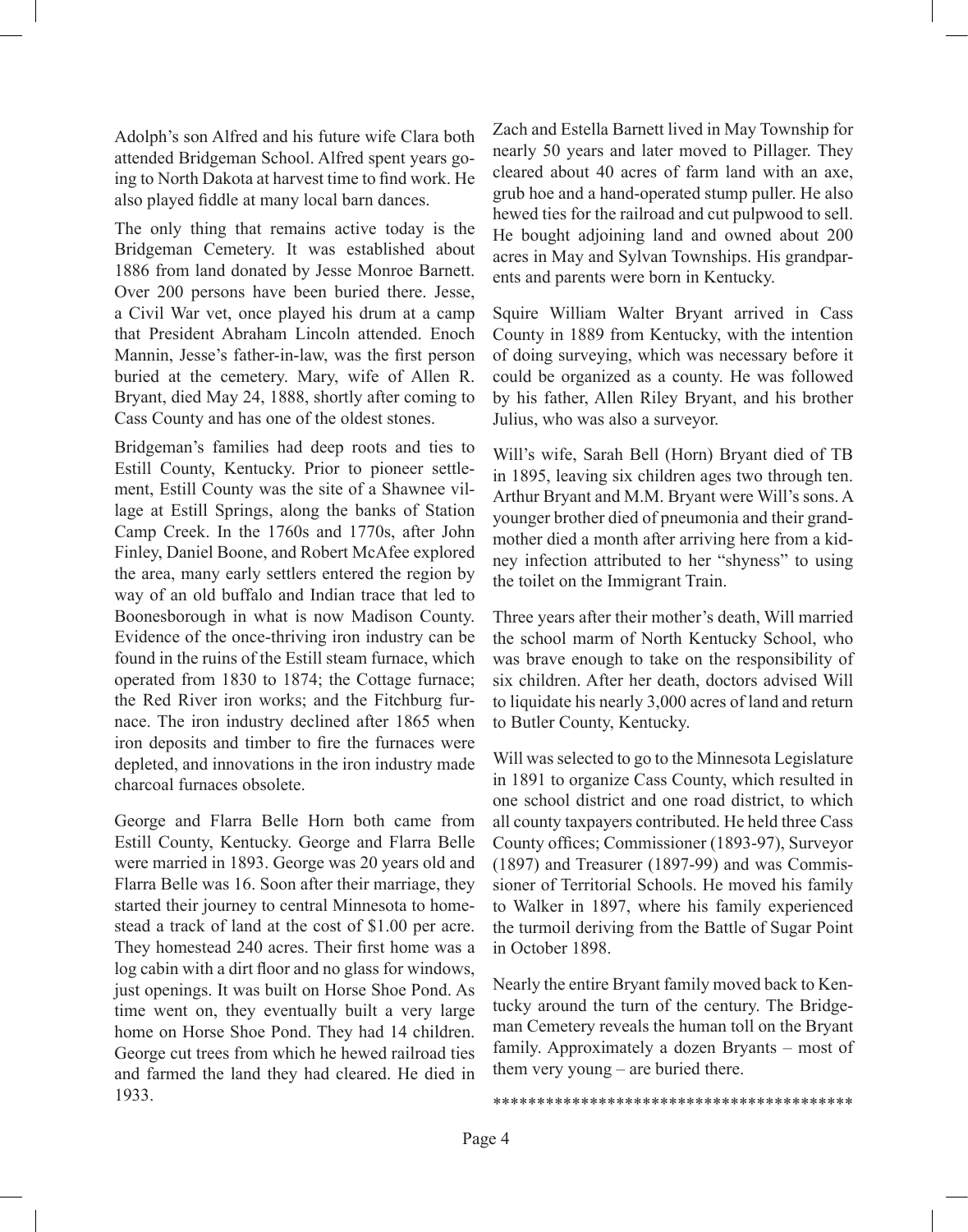#### **Grist Mill Stone**

Out in front of the Cass County Museum is a large stone, part of a grist mill which was used in grinding flour for the pioneer homemaker. These grist mills were far and few in the Northwoods. Still, bread bakers needed to get their flour from somewhere. In 1967 Austin T. Larson, who farmed down in Homebrook Township, hauled this extremely heavy stone to Walker where it is now in front of the building. Austin found the stone in 1937 when he was an inspector of the high-line (power) in that area. It was lying on the property of the Pontoria Store east of Backus.

Albert V. Smith put up a store building on his farm near Pontoria and installed a gas filling station on July 31, 1926. Herman and Hannah Albrecht were owners in the 30s. Store owner Herman Albrecht gave it to Austin after he had shown interest in the stone. Thirty years after seeing the stone near the store, Austin loaded it on a low trailer and brought it to Walker. The Cass County Historical Society began searching for the owner and operator of this grist mill. Rose Uhlig and Mrs. Will Shepard ran into a [stone] wall in helping search for ownership of the stone. To date, we still do not know if we had an operating grist mill in the Pontoria Store area. If you have any information, please let the historical society know.



### **Birch Bark Canoe**

The canoe which sits above the trapper's shack in the Cass County Museum was crafted by the Ojibwe. It was saved from ruin by Warren Huffman of Bungo Township and had a place behind his garage for many years. The canoe was donated to the Walker Wildlife Museum in 1970 and was part of the Ojibwe village diorama before having a permanent home in the Cass County Museum. The canoe was fashioned from large pieces of birch bark, with cedar strips on the inside. The black pitch used to seal the joints was made from ground charcoal and tree pitch. This canoe was mainly used for wild ricing. The handmade ricing pole came with the canoe. There are only a few canoe makers still practicing their trade today. Building a canoe is so labor intensive and the large pieces of birchbark so rare, that very few craftsmen are building these canoes these days.

Warren Huffman came with his family from Ottertail County to Cass County in 1894 by covered wagon and team. As they traveled northward in their wagon, they came through smoke and small patches of fire. They finally came to their homestead property and set up their camp. There was a tall stand of pine which his father planned to cut for money to start the family farm. Their original homestead was just west of Pine River. As the fire, which became known as the infamous Hinckley fire, roared through the forest north of the family, his father picked up all the cooking utensils he could grab, hitched up the team and drove to a shady hill, where there were only a few low willows growing near Bungo Creek, and prepared the family to ride the fire out.

A large swath of timber through the northern part of Cass County was lost to the fire. All the virgin timber on their 160 acre homestead was destroyed. The fire was driven by high winds which carried the burning tree tops hundreds of feet, dropping blazing wood to start new fires in nearby areas. After the fire had passed, the peat burned all that fall, down six feet and the turf and subsoil burned down 18 inches leaving nothing but stones in